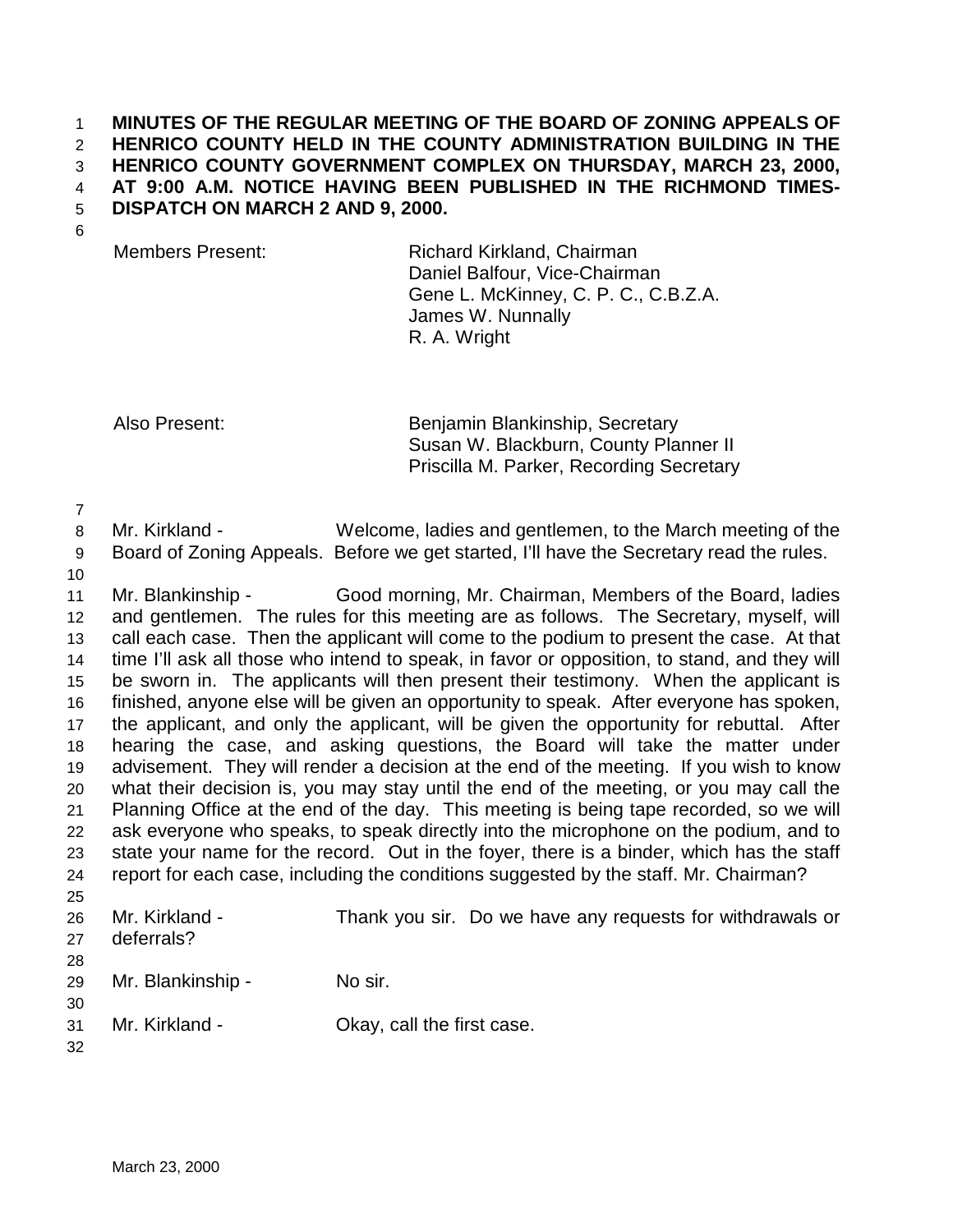33 **A - 19-2000** Rebecca Goins requests a variance from Sections 24-94 of 34 Chapter 24 of the County Code to build a single family dwelling at 35 2237 Darbytown Road (Tax Parcels 193-A-16 and -16A), zoned A-36 1, Agricultural District (Varina). The front yard setback and total lot 37 area are not met. The applicant has 45 feet front yard setback and 38 .985 acre total lot area, where the Code requires 50 feet front yard 39 setback and 1.0 acre total lot area. The applicant requests a 40 variance of 5 feet front yard setback and 0.015 acre total lot area. 41 42 Mr. Kirkland - Does anyone else wish to speak on this case? If you would, 43 raise your right hand and be sworn in by the Secretary, please. 44 45 Mr. Blankinship - Do you swear the testimony you are about to give is the 46 truth, the whole truth, and nothing but the truth, so help you God? 47 48 Mr. Kirkland - Would you state your name for the record, please. 49 50 Ms. Goins – Yes. My name is Rebecca Goins. 51 52 Mr. Kirkland - Have all your notices been turned in according to the County 53 Code. 54 55 Ms. Goins - All except the one from Whitehall-Robins. 56 57 Mr. Kirkland - Do you have that with you? 58 59 Ms. Goins - Yes sir. 60 61 Mr. Kirkland - If you would, turn that in to the Secretary. Ma'am, state your 62 case. 63 64 Ms. Goins - I don't really know what I'm supposed to say, it's just that my 65 house, that is over there, they say is 5 feet too close to the highway. As for the reason, 66 Bill can answer those questions; they just told me that I had to notify all my neighbors 67 and come up here today for the meeting, because it was 5 feet too short. 68 69 Mr. McKinney- Ms. Goins, who put the foundation in? 70 71 Mr. Kirkland - If you would, sir, state your name, and you need to come to 72 the mike. 73 74 Mr. Jones - Bill Jones. Clayton Homes. 75 76 Mr. McKinney Who are you with, Mr. Jones? 77 78 Mr. Jones - Clayton Mobile Homes.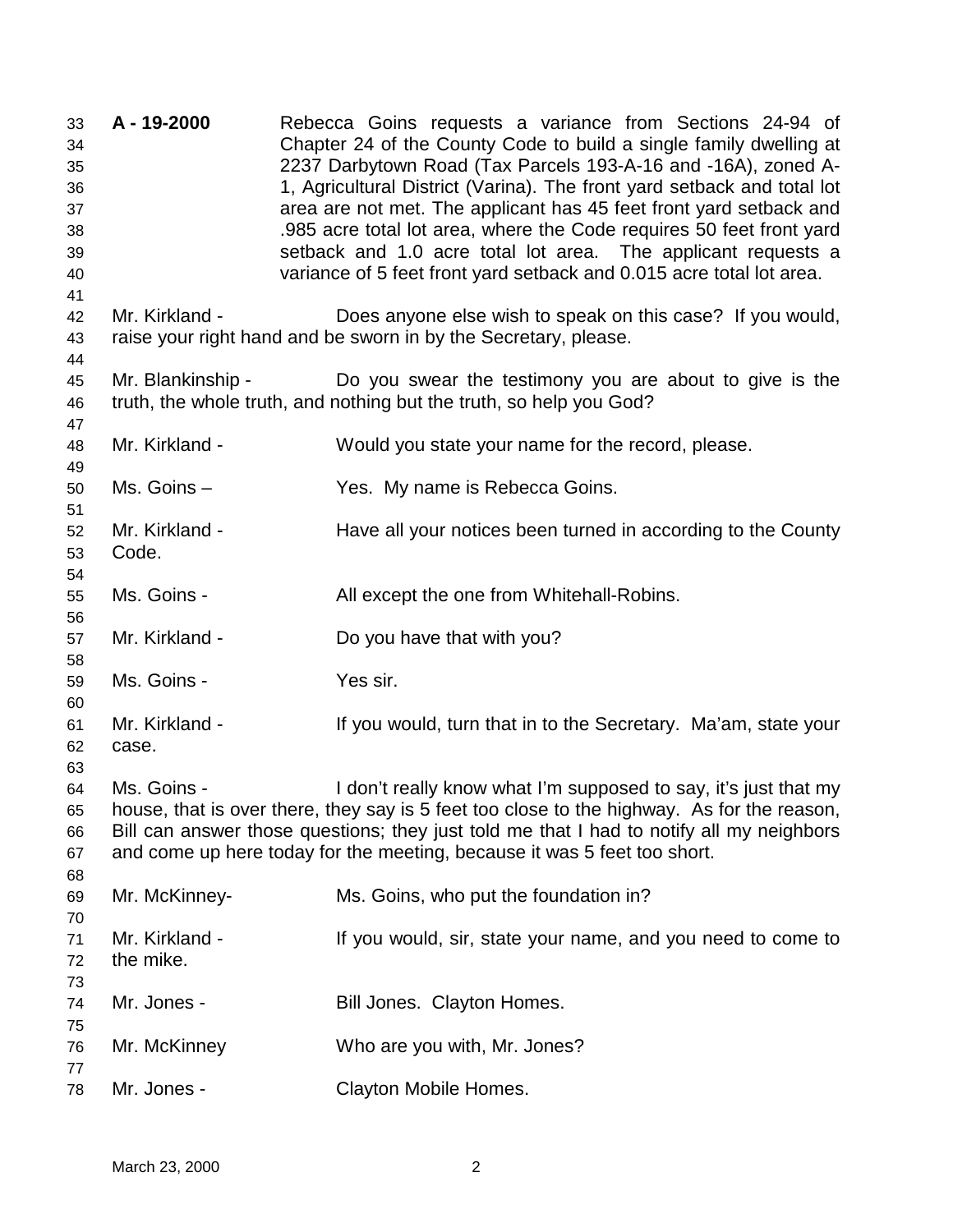80 Mr. McKinney - Who staked the foundation for this house?

82 Mr. Jones - We did. After we contacted the County, they told us to stay 83 off the road by 50 feet, and that was where we needed to be. We contacted the County 84 twice on it, and Ms. Goins also contacted the County to verify that it was 50 feet off the 85 edge of the road, and we exceed that by 5 feet on that. I have drawings and pictures of 86 the houses and property around it, if the council would like to see that. If we go back 87 any farther from where it is right now, we'd be encroaching on the septic field; it's a non-88 conforming lot. We were very specific about trying to make sure where, how far the 89 setback was off that road because I was even concerned about the porches and 90 everything. They said you had to be off the road by 50 feet, and now they say, no, you 91 have to be off your property line, minus the easement. This house is actually 56 feet 92 from the right, left edge, 54 feet from the right edge to the edge of the road. From 93 center line on left side is 78 feet, from the right side, it's 73 feet from center line.

95 Mr. Nunnally -- Who told you that you had to be 50 feet off the road instead 96 of the property line, Mr. Jones?

98 Mr. Jones - We called the County Administration, the Zoning………

100 Mr. Nunnally- Who was the person?

102 Mr. Jones - That I don't know. We talked to, I talked to two different 103 people there, and Ms. Goins talked to one person.

105 Mr., Kirkland- Do you have any documentation on this?

107 Mr. Jones - That I don't, sir, that I don't, wish I did.

109 Mr. McKinney - Was there a variance issued on this lot to build this house?

111 Mr. Blankinship - Mr. McKinney, the lot was determined to be, it had a house 112 on it previously, and it was determined to be non-conforming with that previous house, 113 and so they were told that they could remove and replace that house as long as they 114 built within the same footprint, but the previous house was not too close to the right-of-115 way.

- 117 Mr. McKinney So they didn't build within the same footprint?
- 119 Mr. Blankinship Right, they built it farther toward the road.

121 Mr. Jones - That is not true. We built the house actually, we put the 122 house farther back. If we'd have put that house in the same place where the old house 123 was, we'd have been twenty-some feet off the road. You can see by the plat where the 124 septic tank is. The old house was in front of the septic tank, and that was in no way

79

81

94

97

99

101

104

106

108

110

116

118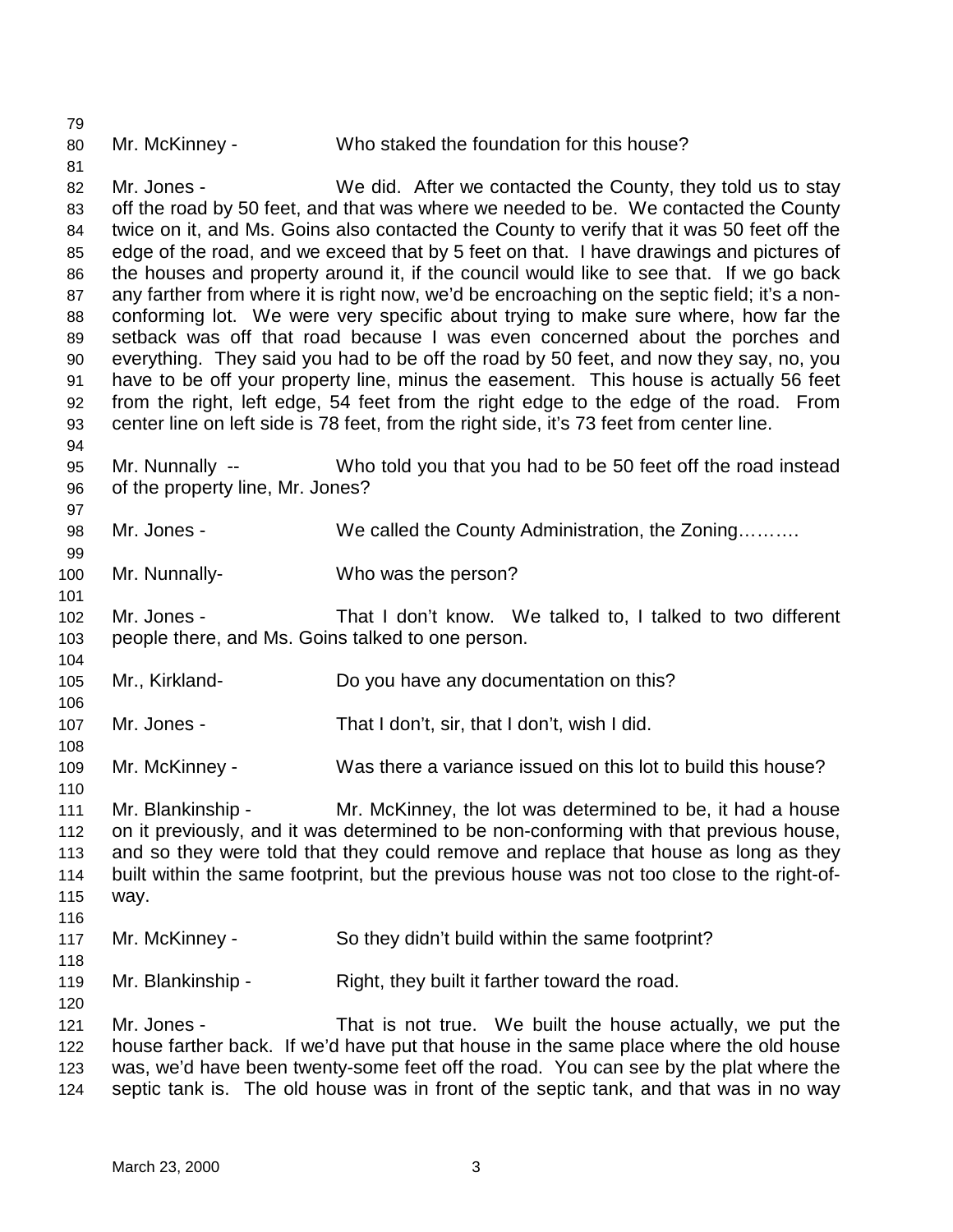125 going to meet the setbacks, because that's why we had to move the house from where 126 we wanted to put it, over to the side and back. 127 128 Mr. Blankinship - That's not what I was told, but I don't have the research in 129 front of me. 130 131 Mr. Jones - The septic tank is to the left hand side of the house, it is 10 132 feet off the back corner. And if we had come out in front of the septic tank, 10 foot that 133 house would have been 10 feet closer to the road than it is. 134 135 Mr. McKinney - I am looking at this plat, this is drawn by hand, and it shows 136 it 45 feet off of Darbytown road. 137 138 Ms. Goins - That is the one that when I went back to apply for the 139 variance that the County told me I had to put what the setback was now in order to 140 resubmit it to get a variance. 141 142 Mr. McKinney - Why is the septic system in the side yard and the drain field 143 in the rear of the lot? 144 145 Mr. Jones- They were there when she bought the lot. When she 146 purchased the lot, the drain field and septic tank were from the old house and she had 147 to use them. 148 149 Mr. McKinney - Are you on County water? 150 151 Mr. Jones- Yes, we just hooked up to it because the well was no good. 152 153 Mr. Balfour- Where was the old house in relation to the new dwelling? 154 You said something about the old house being in front of the septic system. That being 155 the case, I guess the drain field would not have been under the house. 156 157 Mr. Jones- Where you see the house now, the septic system, the old house 158 was in front of that. 159 160 Mr. Balfour- Towards Darbytown? 161 162 Mr. Jones- Yes sir. And we had to move it over to the side, she had to 163 do more clearing. And we couldn't go back any farther. 164 165 Mr. McKinney - But you said you called the county and they said the setback 166 was 50 feet from the road? 167 168 Mr. Jones- Twice I did it, and Ms. Goins called also and was told the 169 same thing. 170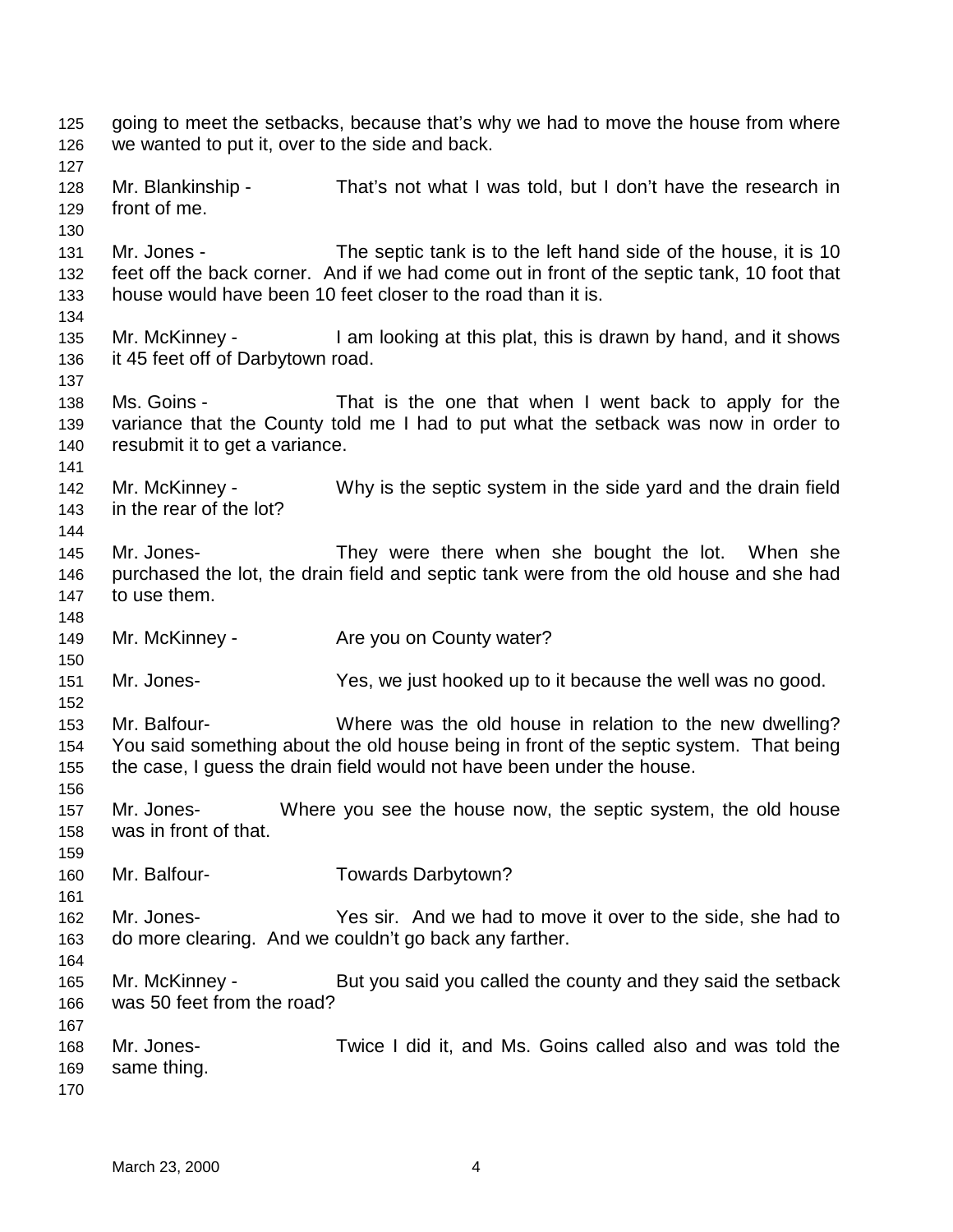| 171<br>172 | Mr. McKinney -                                                                                                                                     | And you didn't set it back 50 feet?                                                    |             |  |  |
|------------|----------------------------------------------------------------------------------------------------------------------------------------------------|----------------------------------------------------------------------------------------|-------------|--|--|
| 173        | Mr. Wright-                                                                                                                                        | He said it was 50 feet from the road, not the property line.                           |             |  |  |
| 174        | That is where the misunderstanding comes from.                                                                                                     |                                                                                        |             |  |  |
| 175        |                                                                                                                                                    |                                                                                        |             |  |  |
| 176        | Mr. Jones-                                                                                                                                         | We came 50 feet from the edge of the road and the house                                |             |  |  |
| 177        |                                                                                                                                                    | sits right now from the edge of the road 56 feet. We actually exceeded what the County |             |  |  |
| 178        | said by 6 feet.                                                                                                                                    |                                                                                        |             |  |  |
| 179        |                                                                                                                                                    |                                                                                        |             |  |  |
| 180        | Mr. Wright                                                                                                                                         | Is this the first house you have put in Henrico County?                                |             |  |  |
| 181        |                                                                                                                                                    |                                                                                        |             |  |  |
| 182        | Mr. Jones-                                                                                                                                         | There is not much manufactured housing that goes into                                  |             |  |  |
| 183<br>184 |                                                                                                                                                    | Henrico County. No, this is not the first one. I have never had a problem before.      |             |  |  |
| 185        | Mr. Wright                                                                                                                                         | Do you understand that the setback is from the property line                           |             |  |  |
| 186        | and not the road?                                                                                                                                  |                                                                                        |             |  |  |
| 187        |                                                                                                                                                    |                                                                                        |             |  |  |
| 188        | Mr. Jones-                                                                                                                                         | I specifically asked that, and was told it was from the edge of                        |             |  |  |
| 189        |                                                                                                                                                    |                                                                                        |             |  |  |
|            | the road. Some counties measure it from the center line of pavement, some counties                                                                 |                                                                                        |             |  |  |
| 190        | measure from the edge of the road, and some measure from the property line. I was<br>concerned about the decks, so we specifically asked about it. |                                                                                        |             |  |  |
| 191        |                                                                                                                                                    |                                                                                        |             |  |  |
| 192        |                                                                                                                                                    |                                                                                        |             |  |  |
| 193        | Mr. McKinney --                                                                                                                                    | I would suggest in the future, for the County Officials, that                          |             |  |  |
| 194        |                                                                                                                                                    | you get names, times and dates and everything else.                                    |             |  |  |
| 195        |                                                                                                                                                    |                                                                                        |             |  |  |
| 196        | Mr. Jones-                                                                                                                                         | I won't make that mistake again.                                                       |             |  |  |
| 197        |                                                                                                                                                    |                                                                                        |             |  |  |
| 198<br>199 | Mr. Nunnally-                                                                                                                                      | When did you purchase this property, Ms. Goins?                                        |             |  |  |
| 200        | Ms. Goins-                                                                                                                                         | I purchased the property in November of 1999.                                          |             |  |  |
| 201        |                                                                                                                                                    |                                                                                        |             |  |  |
| 202        | Mr. Nunnally -                                                                                                                                     | Thank you.                                                                             |             |  |  |
| 203        |                                                                                                                                                    |                                                                                        |             |  |  |
| 204        | Mr. McKinney - -                                                                                                                                   | Is this a double wide trailer?                                                         |             |  |  |
| 205        |                                                                                                                                                    |                                                                                        |             |  |  |
| 206        | Mr. Jones -                                                                                                                                        | It is a 2000 square foot home.                                                         |             |  |  |
| 207        | Mr. Kirkland-                                                                                                                                      | Any other questions? Any one else wish to speck on this                                |             |  |  |
| 208        | case? If not that concludes the case, You can get your answer this afternoon from the                                                              |                                                                                        |             |  |  |
| 209        | Planning office or wait until the end of the meeting.                                                                                              |                                                                                        |             |  |  |
| 210        |                                                                                                                                                    |                                                                                        |             |  |  |
| 211        |                                                                                                                                                    | After an advertised public hearing and on a motion by Mr. Nunnally, seconded by Mr.    |             |  |  |
| 212        | Wright, the Board granted the case A-19-2000.                                                                                                      |                                                                                        |             |  |  |
| 213        |                                                                                                                                                    |                                                                                        |             |  |  |
| 214        | Affirmative:                                                                                                                                       | Balfour, Kirkland, McKinney, Nunnally, Wright                                          | 5           |  |  |
| 215        | Negative:                                                                                                                                          |                                                                                        | 0           |  |  |
| 216        | Absent:                                                                                                                                            |                                                                                        | $\mathbf 0$ |  |  |
|            |                                                                                                                                                    |                                                                                        |             |  |  |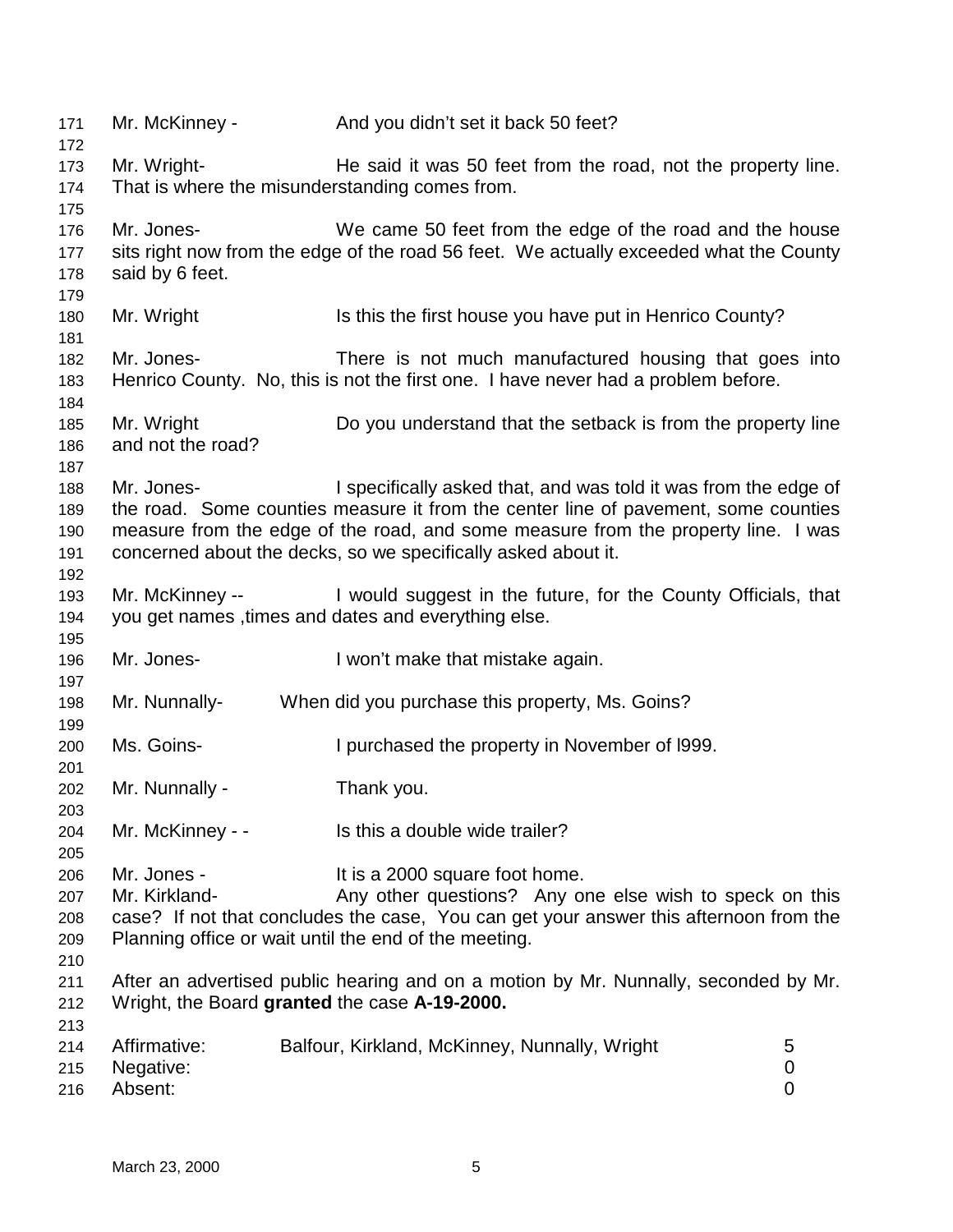217

218 The Board of Zoning Appeals **granted** your request for a variance to build a single 219 family dwelling at 2237 Darbytown Road (Tax Parcel 193-A-16A). The Board **granted** a 220 variance of 5 feet front yard setback and 0.015 acre total lot area, subject to the 221 following conditions:

- 223 1. Only the dwelling shown on the plan filed with the application may be constructed 224 pursuant to this approval. Any additional improvements shall comply with the applicable 225 regulations of the County Code.
- 226

231

235

240

243

246

248

250

252

255

257

259

222

227 2. Approval of this request does not imply that a building permit will be issued. 228 Building permit approval is contingent on Health Department requirements, including, 229 but not limited to, soil evaluation for a septic drainfield and reserve area, and approval 230 of a well location.

- 232 The Board **granted** this request, as it found from the evidence presented, that 233 authorizing this variance will not be of substantial detriment to adjacent property and will 234 not materially impair the purpose of the zoning regulations.
- 236 **UP- 4-2000 Cindy Johnson** requests a temporary use permit pursuant to 237 Section 24-116(c)(1) of Chapter 24 of the County Code to park two 238 temporary storage trailers at 401 North Parham Road (Tax Parcel 239 112-A-52), zoned R-1, One-family Residence District (Tuckahoe).
- 241 Mr. Kirkland- **Any one else wish to speak on this case?** If not will you 242 raise your right hand and be sworn in.
- 244 Mr. Blankinship Do you swear the testimony you are about to give is the 245 truth, the whole truth, and nothing but the truth, so help you God?
- 247 Ms. Johnson I do.
- 249 Mr. Kirkland Would you state your name for the record?
- 251 Ms. Johnson Cindy Johnson.
- 253 Mr. Kirkland Have you turned in all of your notices, according to the County 254 Code?
- 256 Ms. Johnson Yes sir.
- 258 Mr. Kirkland We have them in the file, proceed with your case.
- 260 Mr. Johnson Each year we have a yard sale in May and this year the sale 261 is on May the 20<sup>th</sup>. Because of limited storage space at the facility, for the last 2 years 262 we have rented semi trailers that are parked behind the building, They are not visible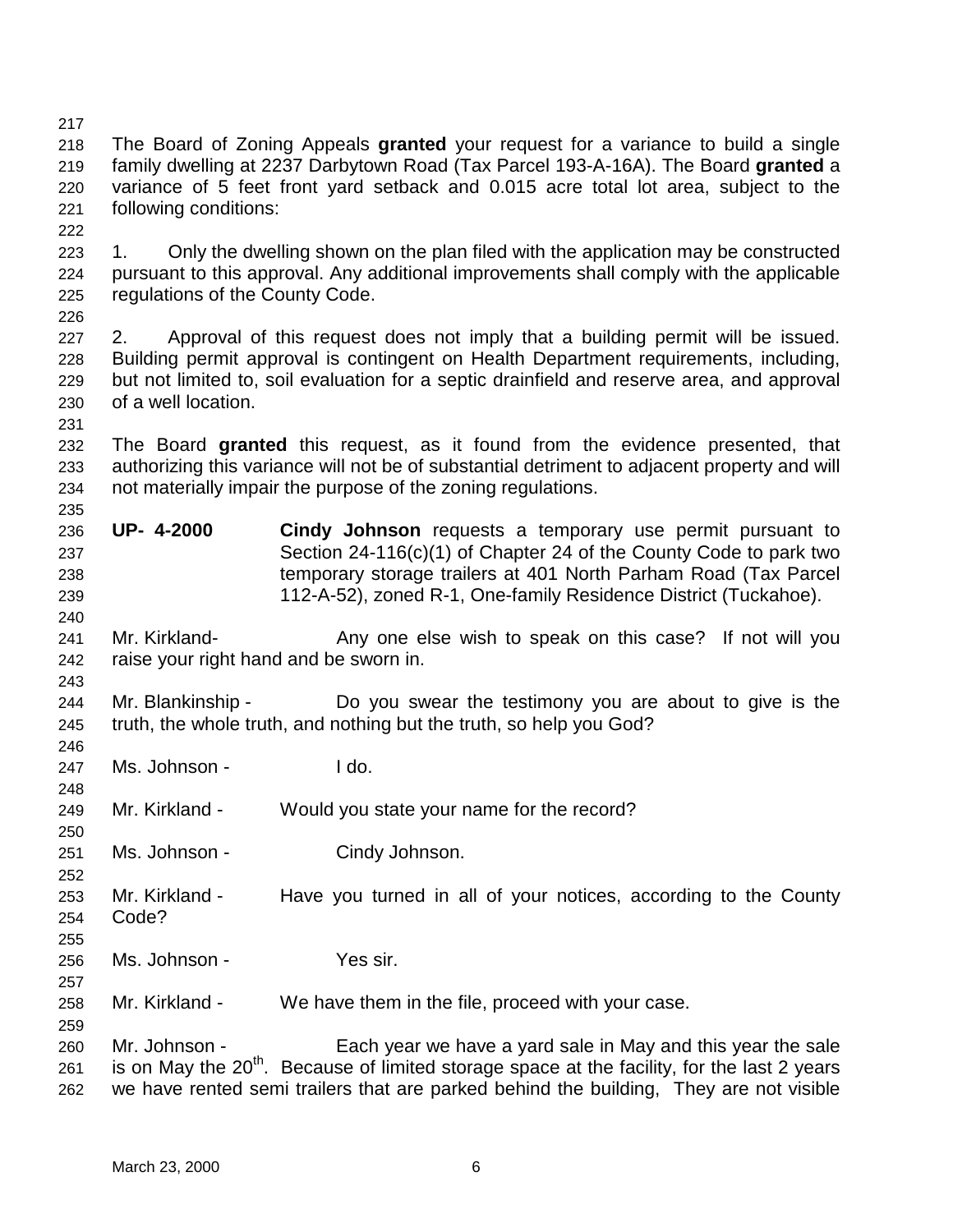263 from Parham Road traffic or from our neighbors, because of the privacy fence and the 264 trees behind us. And to my knowledge, there have not been any complaints from our 265 neighbors. We use those for storage for the yard sale items. They are there for 30 266 days, and the 2 restrictions that have been placed on us are, that they be there for not 267 longer than that period of time, and they not be visible from Parham Road, are certainly 268 acceptable to us. And we would like to do this again this year. 269 270 Mr. Kirkland - Any questions? 271 272 Mr. Blankinship- Mr. Chairman, I have one question. One of the suggested 273 conditions is that the trailer will be removed from the property by May  $24<sup>th</sup>$ . 274 275 Ms. Johnson - No problem. 276 277 Mr. Blankinship - That was the date in your application but it wasn't really clear 278 whether that was the last day you were going to use them or whether you could have 279 them removed by then. 280 281 Ms. Johnson - That is when they can be removed. 282 283 Mr. Kirkland - Any other questions? That concludes the case. 284 285 After an advertised public hearing, and on a motion by Mr. Balfour, seconded by Mr. 286 Wright, the Board **granted** the case **UP-4-2000.** 287 288 Affirmative: Balfour, Kirkland, McKinney, Nunnally, Wright 5 289 Negative: 0 290 Absent: 0 291 292 The Board of Zoning Appeals **granted** your application for a conditional use permit to 293 park two temporary storage trailers at 401 North Parham Road (Tax Parcel 112-A-52). 294 The Board **granted** the use permit subject to the following conditions: 295 296 1. Only the trailers shown on the plan filed with the application may be erected 297 pursuant to this approval. 298 299 2. The trailers shall be removed from the property on or before May 24, 2000. 300 301 **A - 21-2000 Robert S. Brightwell, Jr**. requests a variance from Sections 24-94 302 of Chapter 24 of the County Code to allow an existing dwelling to 303 remain at 2808 Pin Oak Lane (Green Meadows) (Tax Parcel 159- 304 1-A-7), zoned A-1, Agricultural District (Varina). The front yard 305 setback and minimum side yard setback are not met. The applicant 306 has 46.6 feet front yard setback, where the Code requires 50 feet 307 front yard setback, and 18.1 feet minimum side yard setback, 308 where the Code requires 20 feet minimum side yard setback. The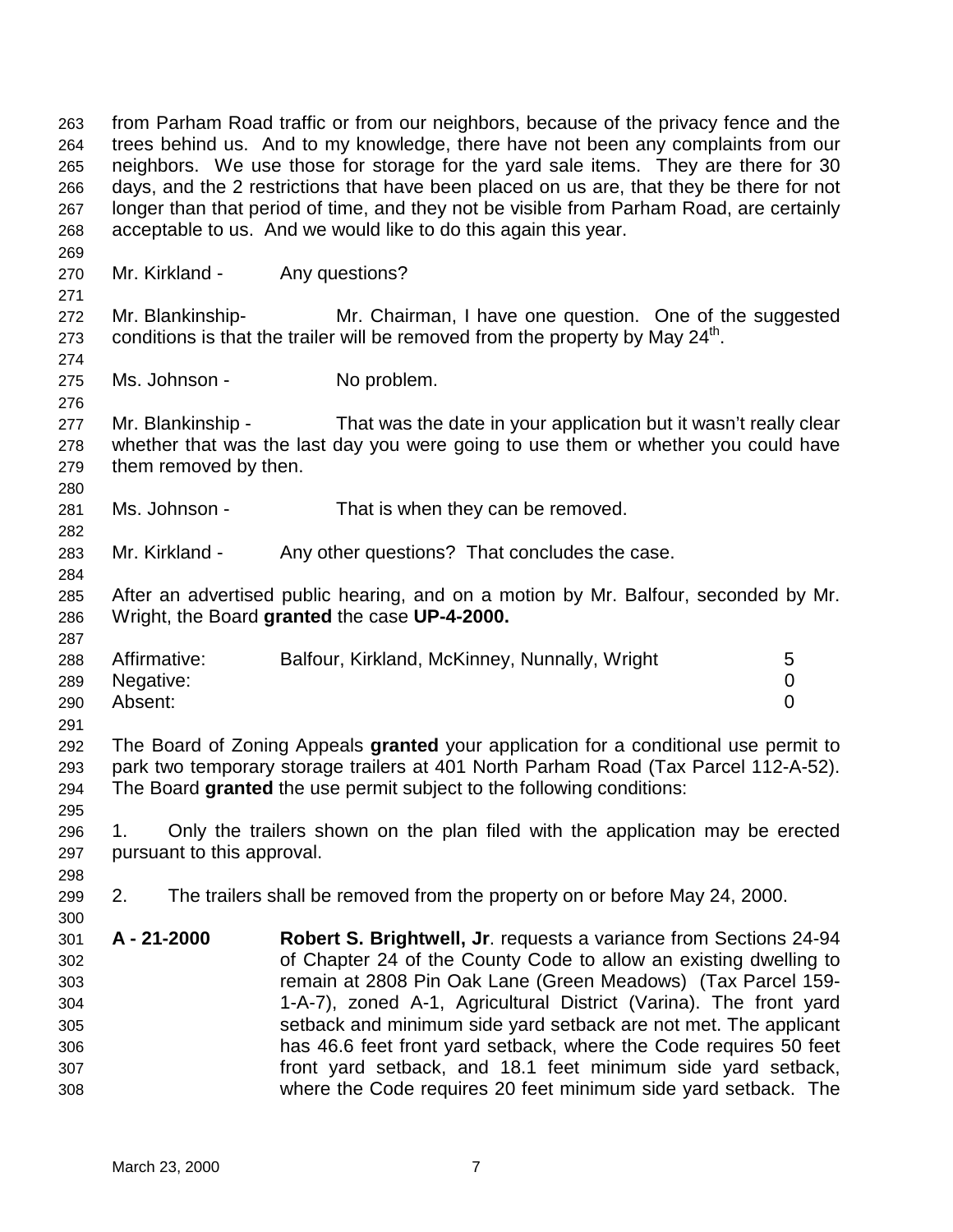309 applicant requests variances of 3.4 feet front yard setback and 1.9 310 feet minimum side yard setback. 311 312 Mr. Kirkland \_ Any one else wish to speak on this case? If not, will you 313 raise your right hand and be sworn in. 314 315 Mr. Blankinship - Do you swear the testimony you are about to give is the 316 truth, the whole truth, and nothing but the truth, so help you God? 317 318 Mr. Brightwell - I do. 319 320 Mr., Kirkland - Have all your notices been turned in, according to the 321 County Code. We don't see them in the file. 322 323 Mr. McKinney - Where did you turn them in, Mr. Brightwell? 324

- 325 Mr. Brightwell Actually I am not sure that we did.
- 327 Mr. Balfour I have them. Is it 21-2000? We have them.
- 329 Mr. Brightwell First of all, I want to say that this is all my fault. I did the 330 layoff on the house. A little bit of the explanation of why, is my brothers and I work 331 together we are framing contractors. We do some additions, mostly in Hanover County. 332 In Hanover County, the setbacks are 30 feet on front and 15 feet from the side. 333 Assuming it was the same, when I staked the lot off, I measured from the street 55 feet 334 and from the side line measured approximately 20 feet. I am not sure that that was 335 maintained during the clearing of the lot. And again through my own fault, that is where 336 the house came up.
- 337

326

328

338 When I measure off of the street, actually the surface of the street is not in the center of 339 the right of way. It probably is more that 3 feet, but measuring from the street I 340 attempted to make it 55 feet. That is where I wanted the house, not because of the 341 required setback. That is my fault for not pursuing it any further.

342

343 When I staked the house off, I tried to make it as square as possible and to make it 344 align with the house next door. When I applied for the septic tank permit, the health 345 department made their own drawing and the measurements matched mine. When we 346 went beck to install the septic system, the way it was drawn and because of the 347 steepness of the slope behind the house, we were not able to install the septic system 348 the way it was drawn. It was drawn with the distribution box directly behind the house 349 and four lines going to the right and four lines going to the left. When it was laid out, it 350 would not fit. We were given permission from the health department to put 5 lines on 351 the right hand sides, and 3 lines on the left hand side, and the lines had to go down and 352 angle back across the hill. They are to the inch minimum from the back of the house. 353 That is as close as it can get.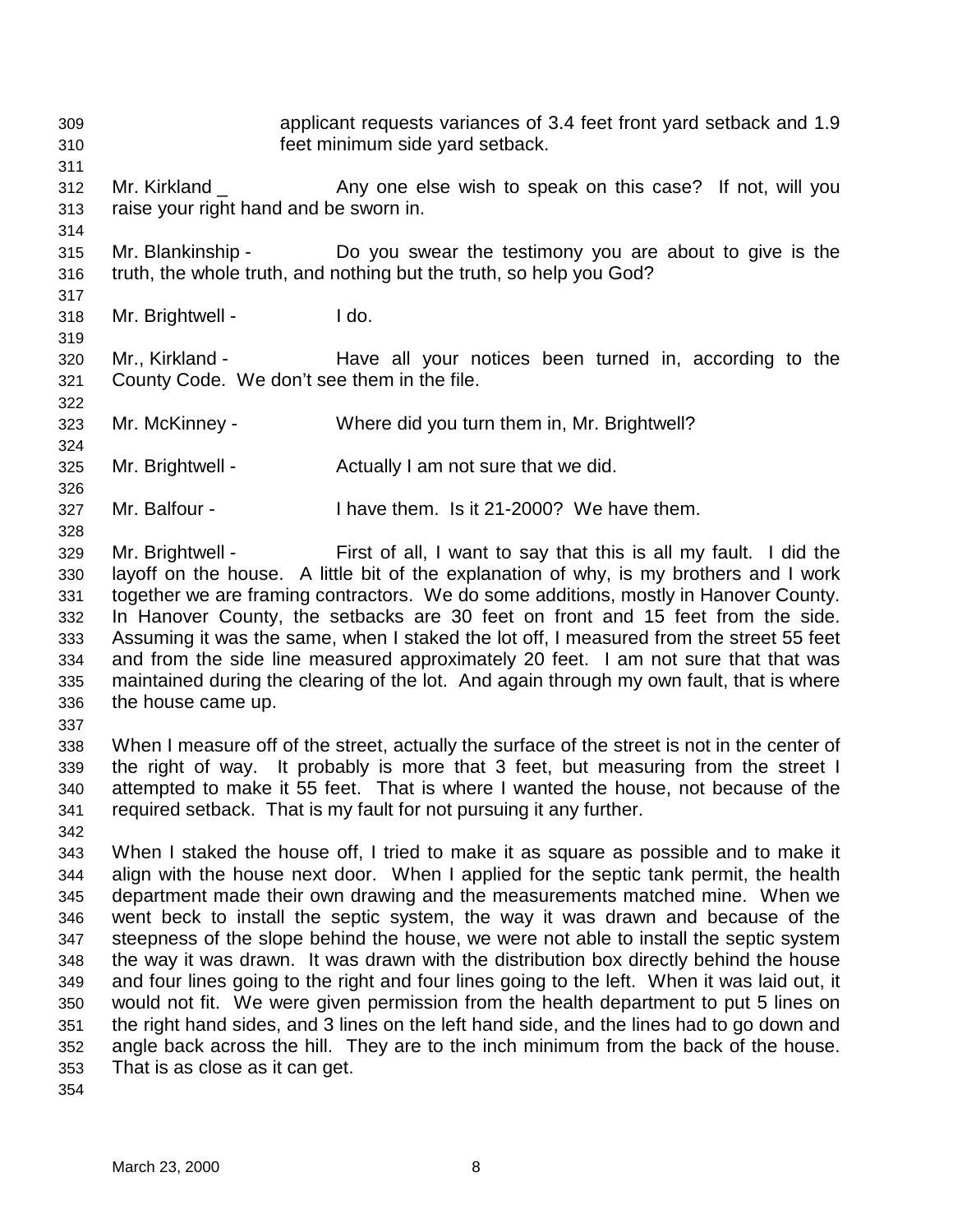355 I also talked to most of my neighbors, and no one has a problem with positioning of the 356 house or the appearance of the house. 357 358 Mr. Nunnally - You said you aligned the house with the one next door to 359 you? 360 361 Mr. Brightwell - Yes sir. So as not to be in front of any other houses. 362 363 Mr. Kirkland - I see here in the staff report , that the house was not built according 364 to the plans. It says it was built at 46.6 feet. 365 366 Mr. Brightwell - Actually, the only plot plan that I had was the one I submitted 367 with my county permit. It is a small drawing. I did that drawing. I don't have a copy 368 right here. I measured 55 feet from the edge of the street assuming that there was a 5 369 foot easement. I did not check it out thoroughly. 370 371 However, the street is not centered in the right of way. More of my yard is in the right of 372 way than others in the neighborhood. I have no way of proving this. These streets 373 were put in some 25 years ago. 374 375 Mr. Kirkland - Any other questions? Any one else wish to speak on this 376 case? If not that concludes the case. You can get your answer from the Planning 377 Office this afternoon or wait until the end of the meeting. 378 379 After an advertised public hearing and on a motion by Mr. Nunnally, seconded by Mr. 380 Wright, the Board **granted** the case **A-21-2000.** 381 382 Affirmative: Balfour, Kirkland, McKinney, Nunnally, Wright 5 383 Negative: 0 384 Absent: 0 385 386 The Board of Zoning Appeals **granted** your request for a variance to allow an existing 387 dwelling to remain at 2808 Pin Oak Lane (Tax Parcel 159-1-A-7). The Board granted a 388 variance of 3.4 feet front yard setback and 1.9 feet minimum side yard setback subject 389 to the following conditions: 390 391 1. This variance applies only to the front and side yard setbacks for the house 392 shown on the plan filed with the application. Any additional improvements shall comply 393 with the applicable regulations of the County Code. 394 395 The Board **granted** this request, as it found from the evidence presented, that 396 authorizing this variance will not be of substantial detriment to adjacent property and will 397 not materially impair the purpose of the zoning regulations. 398 399 **A - 22-2000 Percell Payne** requests a variance from Section 24-95(k) of 400 Chapter 24 of the County Code to build a detached carport at 9021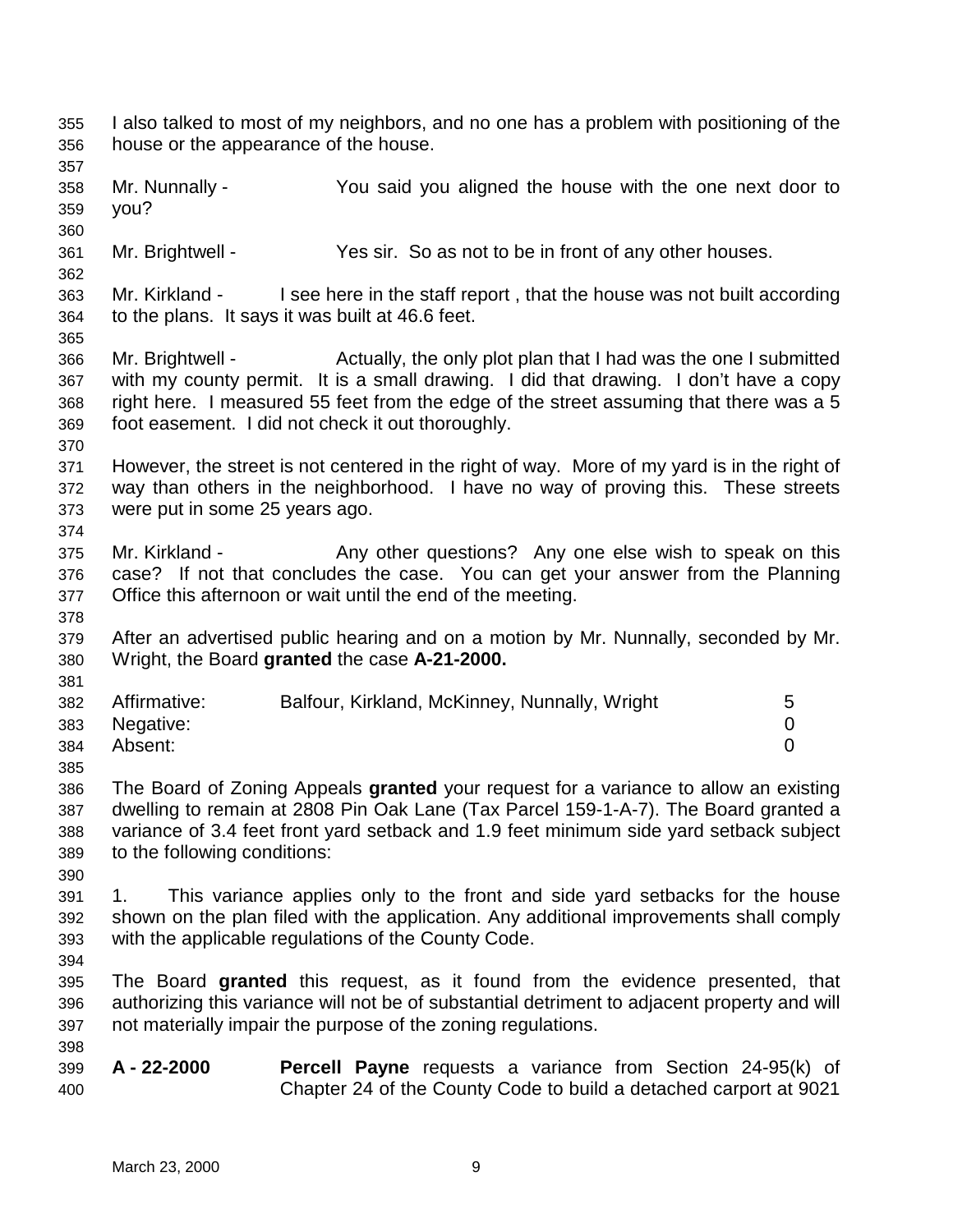401 Kinsale Circle (Northwoods) (Tax Parcel 52-15-A-12), zoned R-2, 402 One-family Residence District (Brookland). The minimum side yard 403 setback is not met. The applicant has 19 feet minimum side yard 404 setback, where the Code requires 65 feet minimum side yard 405 setback. The applicant requests a variance of 46 feet minimum 406 side yard setback. 407 408 Mr. Kirkland - Any one else wish to speak on this case? If not, will you raise your 409 right hand and be sworn in. 410 411 Mr. Blankinship - Do you swear the testimony you are about to give is the 412 truth, the whole truth, and nothing but the truth, so help you God? 413 414 Mr. Kirkland - Would you state your name for the record. 415 416 Mr. Payne- Purcell Payne. 417 418 Mr., Kirkland- Have all your notices been turned in, according to the County 419 Code? We have them in the file. Proceed with your case. 420 421 Mr. Payne - In my subdivision, where I live is relatively new. It is an older 422 subdivision. In the section that was built in the last 15 years is where I reside. I knew 423 that I could not attach a garage because of zoning rules. But I did think I could put in a 424 carport. To give you some idea of the neighborhood, the oldest section has about 7 425 carports. In the new section, the homes already have carports or garages. I am trying 426 to get a variance to put in this carport. I could put that carport six to five feet on the 427 other side of my property. It would not enhance the community or my property, because 428 the carport would be sitting on the other side of the property. I would have to cross my 429 property with a driveway to access it. 430 431 Mr. Kirkland - Mr. Payne, is the carport going to be open all around, with brick 432 columns. Will the siding be the same as that of your house? 433 434 Mr. Payne - Yes sir. In addition, I have also spoken to property owners 435 to the side of me and behind me, and I do have notices that they are not in 436 disagreement with what I want to do. 437 438 Mr. Kirkland - When I looked at your yard, in the back where you have those two 439 cars parked, it that where the carport is going to be located? 440 441 Mr. Payne - Exactly where the carport is going. 442 443 Mr. Kirkland - Any other questions? 444 445 Mr. Wright- Mr. Payne, is there a house located behind your property? 446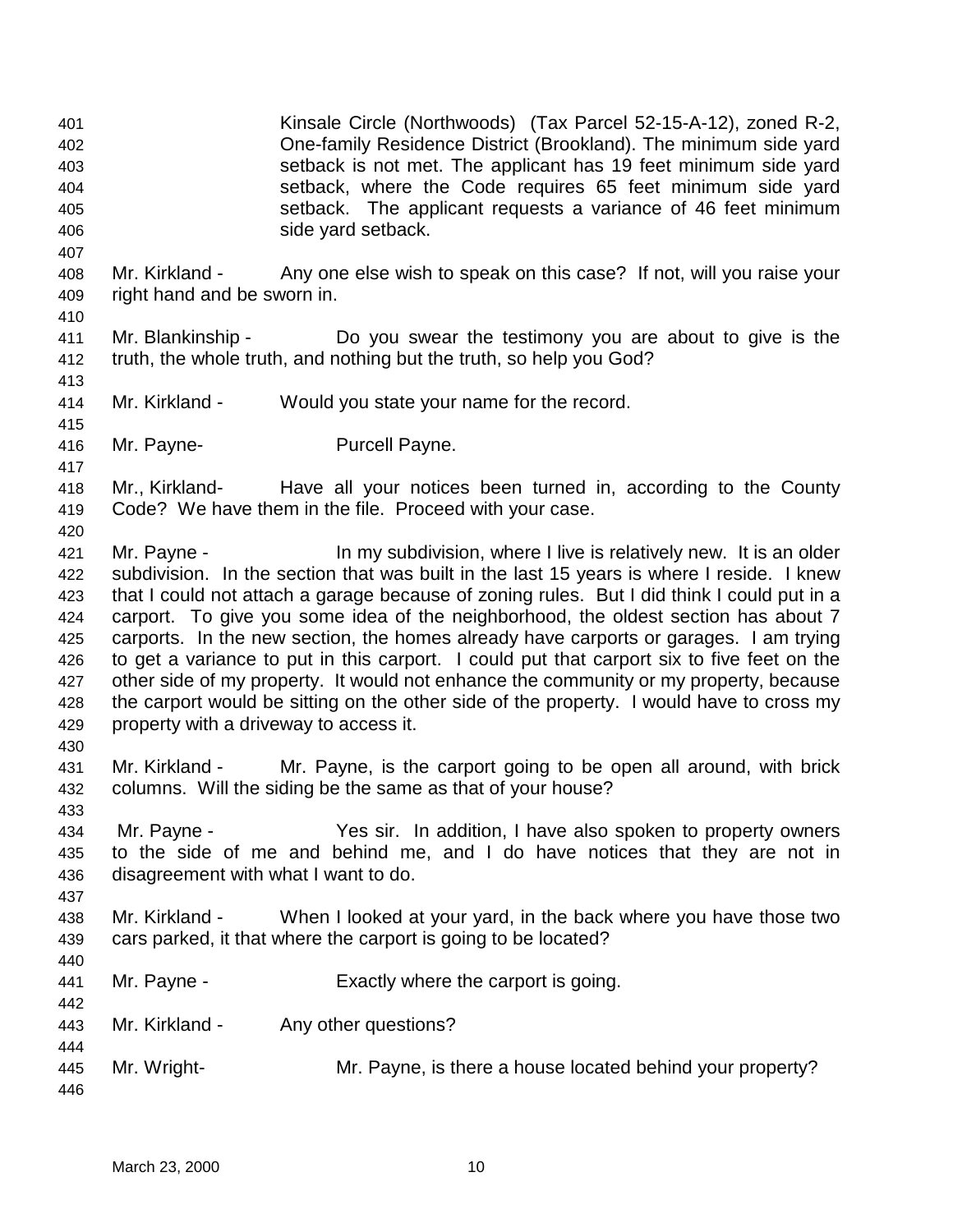447 Mr. Payne - Yes sir. 448 449 Mr. Wright- There doesn't appear to be one on the map. I am talking 450 directly behind your lot. 451 452 Mr. Payne - Yes sir. There is a house back there. Of course, this 453 particular property owner had no problem putting up the carport. He also recently put 454 up a garage. And if I am allowed to put in this carport, the very same contractor will do 455 the work. 456 457 Mr. Wright- How does he access his house, off of Kinsale Court? 458 459 Mr. Payne - Yes sir. 460 461 Mr. Wright- OK. And across Kinsale Court, that house fronts on Kinsale 462 Circle. 463 464 Mr. Payne - Correct. 465 466 Mr. Kirkland - Any other questions? Any one else wish to speak on this case? 467 That concludes your case, you may get your answer from the Planning Office this 468 afternoon or wait until the end of the meeting. 469 470 After an advertised public hearing and on a motion by Mr. Balfour, seconded by Mr. 471 McKinney, the Board **granted** the case **A-22-2000.** 472 473 Affirmative: Balfour, Kirkland, McKinney, Nunnally, Wright 5 474 Negative: 0 475 Absent: 0 476 477 The Board of Zoning Appeals **granted** your request for a variance to build a detached 478 carport at 9021 Kinsale Circle (Tax Parcel 52-15-A-12). The Board granted a variance 479 of 46 feet minimum side yard setback subject to the following conditions: 480 481 1. Only the carport shown on the plan filed with the application may be constructed 482 pursuant to this approval. Any additional improvements shall comply with the applicable 483 regulations of the County Code. 484 485 The Board **granted** this request, as it found from the evidence presented, that 486 authorizing this variance will not be of substantial detriment to adjacent property and will 487 not materially impair the purpose of the zoning regulations. 488 489 **A - 23-2000 Robert H. and Judith Wade** request a variance from Section 24- 490 94 of Chapter 24 of the County Code to build an addition at 10111 491 Kexby Road (Terry Heights) (Tax Parcel 41-6-G-39), zoned R-3, 492 One-family Residence District (Brookland). The rear yard setback is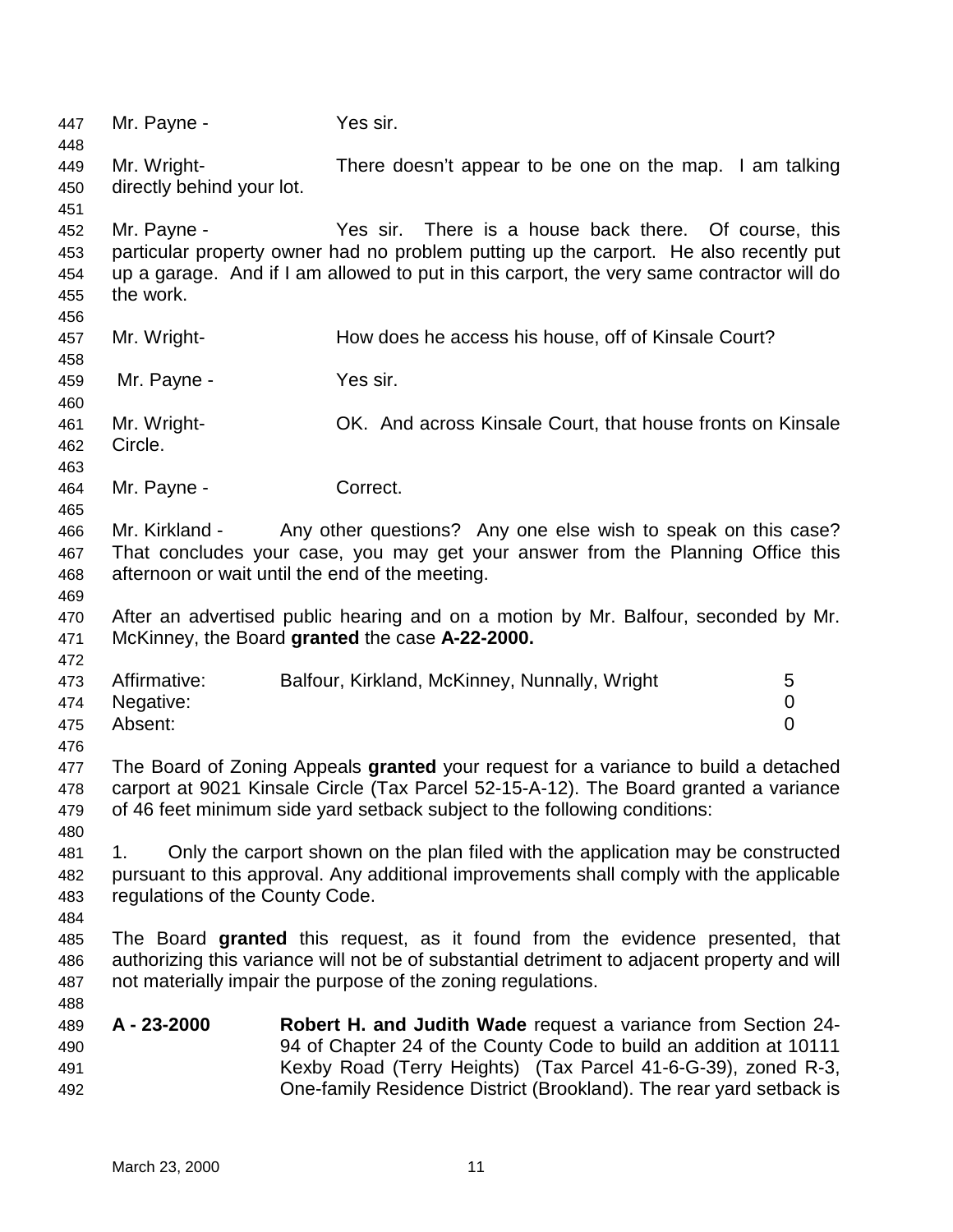493 not met. The applicants have 32 feet rear yard setback, where the 494 Code requires 40 feet rear yard setback. The applicants request a 495 variance of 8 feet rear yard setback. 496 497 Mr. Kirkland - Anyone else wish to speak on this case? If not, will you raise your 498 right hand and be sworn in. 499 500 Mr. Blankinship - Do you swear the testimony you are about to give is the 501 truth, the whole truth, and nothing but the truth, so help you God? 502 503 Mr. Kirkland - Would you state your name for the record. 504 505 Ms. and Mr. Wade - Judy Wade, Robert Wade. 506 507 Mr. Kirkland - Have all your notices been turned in, according to the County 508 Code? We have them in the file. Proceed with your case. 509 510 Ms. Wade - We would like to build the addition so my mother can move 511 in with us. I think that one suggestion was if we would make it smaller, we would not 512 need the variance. But we would like to make it big enough so she will be comfortable 513 with adequate space. 514 515 Mr. Balfour - Is it going right by where the car is in these pictures? 516 517 Ms. Wade - Yes. It will be right there. It will match the other side of the 518 house. It will look like a matching wing, but it will go back about 3 feet further in the rear 519 to give it a little more space. 520 521 Mr. Balfour - Che story? 522 523 Ms. Wade - One story. 524 525 Mr. Kirkland - Will the driveway stay in the same place or will you move it over? 526 527 Ms. Wade - The driveway will be in the same place, it will just be in front 528 of the addition. 529 530 Mr. Kirkland - You definitely have a unique shaped lot. 531 532 Ms. Wade - If it were square, we would not have to ask for the variance. 533 534 Mr. Kirkland - Any other questions? Any one else wish to speak on this 535 case? If not, that concludes the case. You may get your answer from the Planning 536 Office this afternoon or wait until the end of the meeting. 537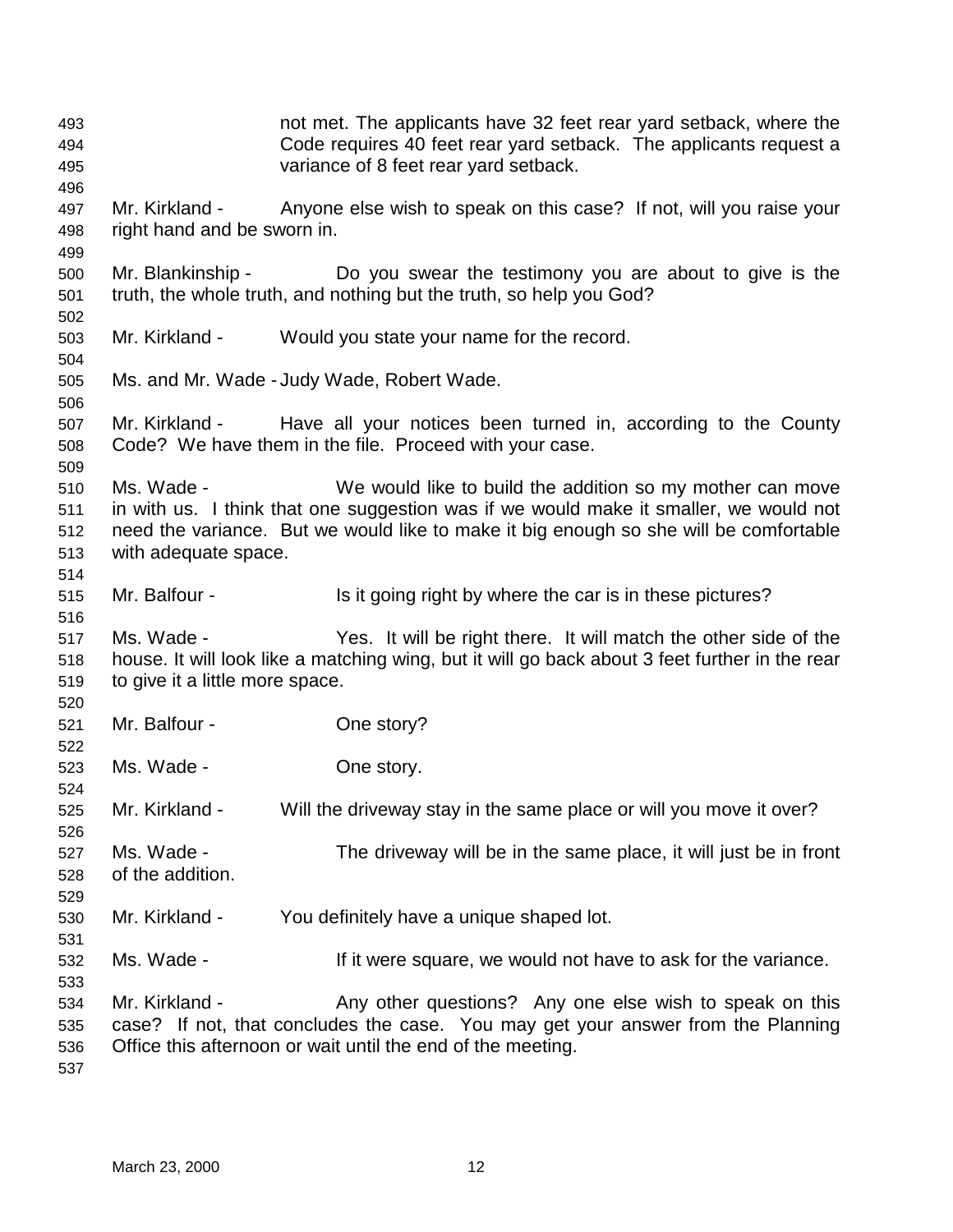| 538        | After an advertised public hearing and on a motion by Mr. Wright, seconded by Mr.<br>Nunnally, the Board granted the case A-23-2000. |                                                                                              |                |  |  |
|------------|--------------------------------------------------------------------------------------------------------------------------------------|----------------------------------------------------------------------------------------------|----------------|--|--|
| 539        |                                                                                                                                      |                                                                                              |                |  |  |
| 540        |                                                                                                                                      |                                                                                              |                |  |  |
| 541        | Affirmative:                                                                                                                         | Balfour, Kirkland, McKinney, Nunnally, Wright                                                | 5              |  |  |
| 542        | Negative:                                                                                                                            |                                                                                              | $\mathbf 0$    |  |  |
| 543        | Absent:                                                                                                                              |                                                                                              | $\overline{0}$ |  |  |
| 544        |                                                                                                                                      |                                                                                              |                |  |  |
| 545        | The Board granted your request for a variance to build an addition at 10111 Kexby                                                    |                                                                                              |                |  |  |
| 546        | Road (Tax Parcel 41-6-G-39). The Board granted a variance of 8 feet rear yard setback                                                |                                                                                              |                |  |  |
| 547        | subject to the following conditions:                                                                                                 |                                                                                              |                |  |  |
| 548        |                                                                                                                                      |                                                                                              |                |  |  |
| 549        | 1.                                                                                                                                   | Only the addition shown on the plan filed with the application may be constructed            |                |  |  |
| 550        | pursuant to this approval. Any additional improvements shall comply with the applicable                                              |                                                                                              |                |  |  |
| 551        | regulations of the County Code.                                                                                                      |                                                                                              |                |  |  |
| 552        |                                                                                                                                      |                                                                                              |                |  |  |
| 553        | If land disturbance will exceed 2,500 square feet the requirements of Chapter 10<br>2.                                               |                                                                                              |                |  |  |
| 554        | of the County Code apply. At the time of building permit application, the applicant shall                                            |                                                                                              |                |  |  |
| 555        | submit the necessary information to the Department of Public Works to ensure                                                         |                                                                                              |                |  |  |
| 556        | compliance with the requirements of the Chesapeake Bay Preservation Act and the                                                      |                                                                                              |                |  |  |
| 557        | code requirements for water quality standards.                                                                                       |                                                                                              |                |  |  |
| 558        |                                                                                                                                      |                                                                                              |                |  |  |
| 559        | The Board granted this request, as it found from the evidence presented, that                                                        |                                                                                              |                |  |  |
| 560        |                                                                                                                                      | authorizing this variance will not be of substantial detriment to adjacent property and will |                |  |  |
| 561        |                                                                                                                                      | not materially impair the purpose of the zoning regulations.                                 |                |  |  |
| 562        |                                                                                                                                      |                                                                                              |                |  |  |
| 563        | <b>UP 5-2000</b>                                                                                                                     | S. B. Cox, Jr. requests a use permit pursuant to Sections 24-52(d)                           |                |  |  |
| 564        |                                                                                                                                      | and 24-103 of Chapter 24 of the County Code to extract materials                             |                |  |  |
| 565        |                                                                                                                                      | from the earth at 1801 Kingsland Road (Tax Parcel 268-A-35A),                                |                |  |  |
| 566        |                                                                                                                                      | zoned A-1, Agricultural District (Varina).                                                   |                |  |  |
| 567        |                                                                                                                                      |                                                                                              |                |  |  |
| 568        | Mr. Kirkland -                                                                                                                       | Anyone else wish to speak on this case? If not will you raise your                           |                |  |  |
| 569        | right hand and be sworn in.                                                                                                          |                                                                                              |                |  |  |
| 570        |                                                                                                                                      |                                                                                              |                |  |  |
| 571        | Mr. Blankinship -                                                                                                                    | Do you swear the testimony you are about to give is the                                      |                |  |  |
| 572        |                                                                                                                                      | truth, the whole truth, and nothing but the truth, so help you God?                          |                |  |  |
| 573        | Mr. Kirkland -                                                                                                                       | Would you state your name for the record.                                                    |                |  |  |
| 574        |                                                                                                                                      |                                                                                              |                |  |  |
| 575        |                                                                                                                                      |                                                                                              |                |  |  |
| 576        | Ms. Issac -                                                                                                                          | Larraine Issac                                                                               |                |  |  |
| 577        | Mr. Kirkland -                                                                                                                       |                                                                                              |                |  |  |
| 578        |                                                                                                                                      | Have all your notices been turned in, according to the County                                |                |  |  |
| 579        | Code? We have them in the file. Proceed with your case.                                                                              |                                                                                              |                |  |  |
| 580        | Ms. Issac -                                                                                                                          | Yes sir.                                                                                     |                |  |  |
| 581<br>582 |                                                                                                                                      |                                                                                              |                |  |  |
| 583        | Mr. Kirkland -                                                                                                                       | Proceed with your case.                                                                      |                |  |  |
|            |                                                                                                                                      |                                                                                              |                |  |  |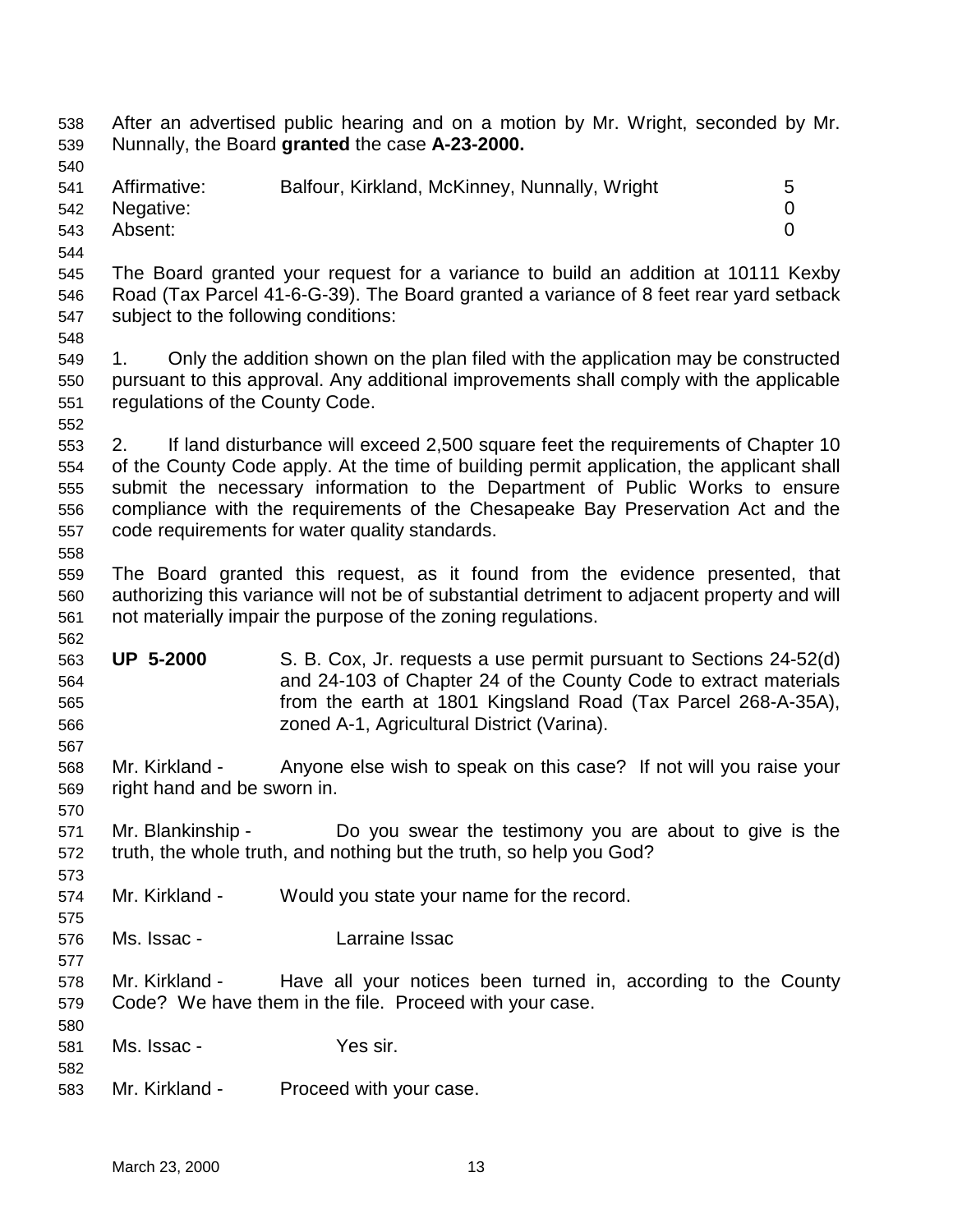585 Ms. Issac - This is a use permit for a borrow pit, the borrow pit is used 586 by the owner, S. B. Cox, for his own development, his own use. Because it's for his 587 own projects and not for the general commercial borrow pit, the use of it is very 588 intermittent. He has probably used it more in the last year than he has used it in the last 589 five years. 590 591 But is it important that he maintain the use permit so that as material is needed, he can 592 go in and remove dirt from this site. 593 594 This is the third time I have been before you to renew this permit, and in that time I have 595 only talked to one adjacent neighbor who thought that the pit was causing a drainage 596 problem in her yard. Because she had standing water, I assured her that digging a hole 597 in the ground would not back up the water in her yard. 598 599 It is used intermittently and I believe that it does not create any problems for the 600 surrounding neighbors. I have read the conditions and they seem to be in line with what 601 has been approved in the past. I do acknowledge that the bond amount has doubled. 602 We were aware of that on another case. 603 604 Mr. McKinney -- The bond amount has not doubled, what has happened, as I 605 understand it, if that bond amount is only for the amount of land that you are disturbing, 606 it is \$2,000.00 per acre. If you put the bond on the whole piece of property, then it is 607 \$1,000.00 per acre. 608 609 Ms. Issac - We ran into this once before. And it used to be \$1,000.00 610 per acre and because of problems with use permit, the whole procedure changed and 611 we acknowledge. 612 613 Mr. Blankinship - There is one error in the staff report. I stated that it was 614 allowed to lapse in l998. For some reason their application did not make it into our 615 index, and when I did the research for this case it did not show up. Ms. Issac called and 616 informed me of the missing information. This was renewed in l998. 617 618 Ms. Issac - It has been run legally for the past two years. 619 620 Mr. Wright - For interest, how many trucks go in and out of the property? 621 622 Ms. Issac - You might say 15 a month, not a whole lot of activity. 623  $624$  Mr. Wright - 15 a month. 625 626 Ms. Issac - The last year has seen more activity, but it is usually closed. 627 It is not a daily use. 628 629 Mr. Nunnally - You say, Ms. Issac, that he just uses for his own use.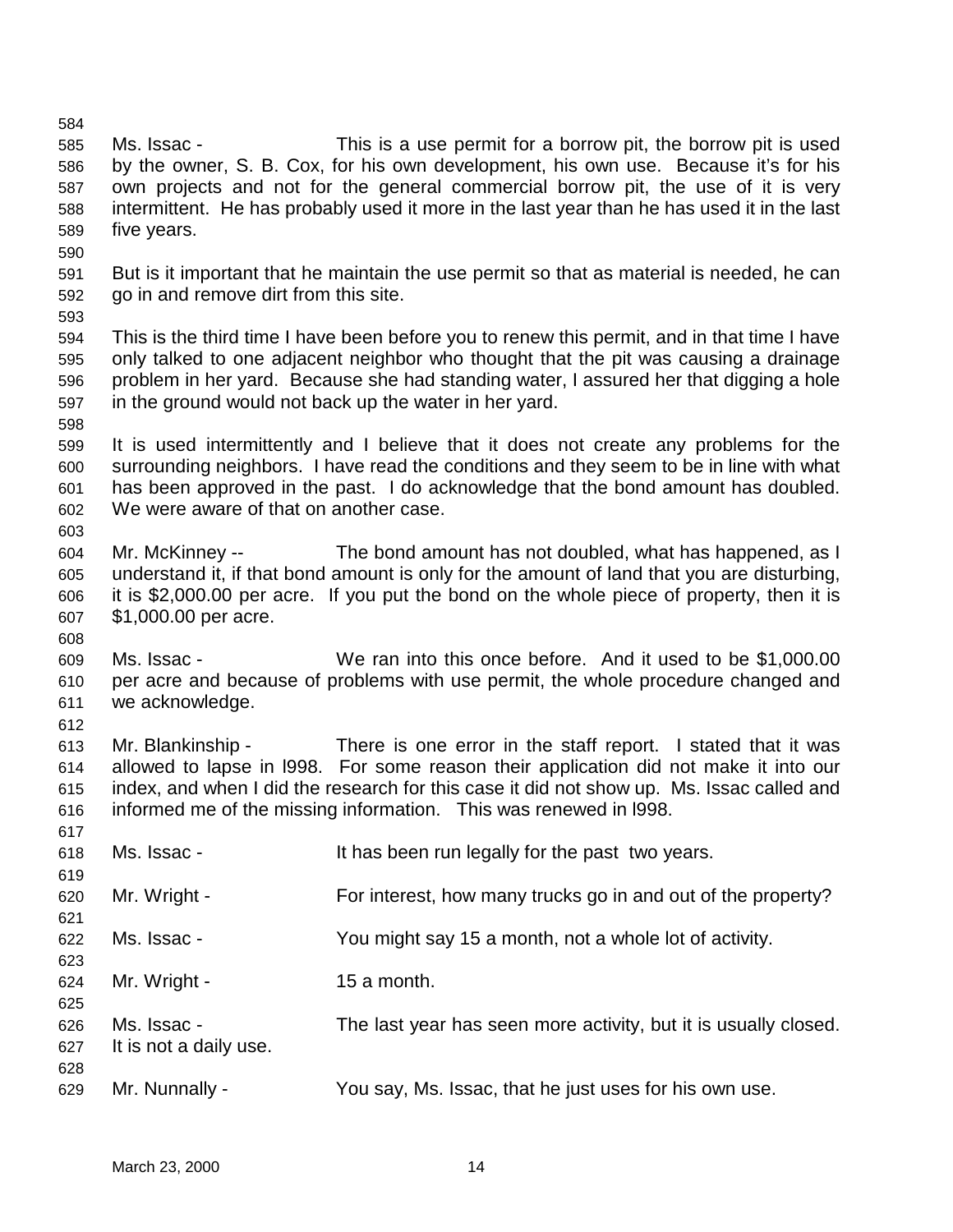631 Ms. Issac - Yes. He has a number of other businesses and so he keeps 632 this just for things he is involved in. 633 634 Mr. Kirkland - Any other questions? Anyone else wish to speak on this case? If 635 not, that concludes the case. 636 637 After an advertised public hearing and on a motion by Mr. Nunnally, seconded by Mr. 638 McKinney, the Board **granted** the case **UP-5-2000.** 639 640 Affirmative: Balfour, Kirkland, McKinney, Nunnally, Wright 5 641 Negative: 0 642 Absent: 0 643 644 The Board **granted** your application for a conditional use permit to extract materials 645 from the earth at 1801 Kingsland Road (Tax Parcel 268-A-35A), subject to the following 646 conditions: 647 648 1. This use permit is subject to all requirements of Section 24-103 of Chapter 24 of 649 the County Code. 650 651 2. Before beginning any work, the applicant shall provide a financial guaranty in an 652 amount of \$2,000 per acre for each acre of land to be disturbed, for a total of \$30,000, 653 guaranteeing that the land will be restored to a reasonably level and drainable condition. 654 This permit does not become valid until the financial guaranty has been approved by the 655 County Attorney. The financial guaranty may provide for termination after 90 days notice 656 in writing to the County. In the event of termination, this permit shall be void, and work 657 incident thereto shall cease. Within the next 90 days the applicant shall restore the land 658 as provided for under the conditions of this use permit. Termination of such financial 659 guaranty shall not relieve the applicant from its obligation to indemnify the County of 660 Henrico for any breach of the conditions of this use permit. If this condition is not 661 satisfied within 90 days of approval, the use permit shall be void. 662 663 3. Before beginning any work, the applicant shall submit erosion control plans to the 664 Department of Public Works for review and approval. Throughout the life of the 665 operation, the applicant shall continuously satisfy the Department of Public Works that 666 erosion control procedures are properly maintained, and shall furnish plans and bonds 667 that the department deems necessary. The applicant shall provide certification from a 668 licensed professional engineer that dams, embankments and sediment control 669 structures meet the approved design criteria as set forth by the State. If this condition is 670 not satisfied within 90 days of approval, the use permit shall be void. 671 672 4. Before beginning any work, the applicant shall obtain a mine license from the 673 Virginia Department of Mines, Minerals and Energy. If this condition is not satisfied 674 within 90 days of approval, the use permit shall be void. 675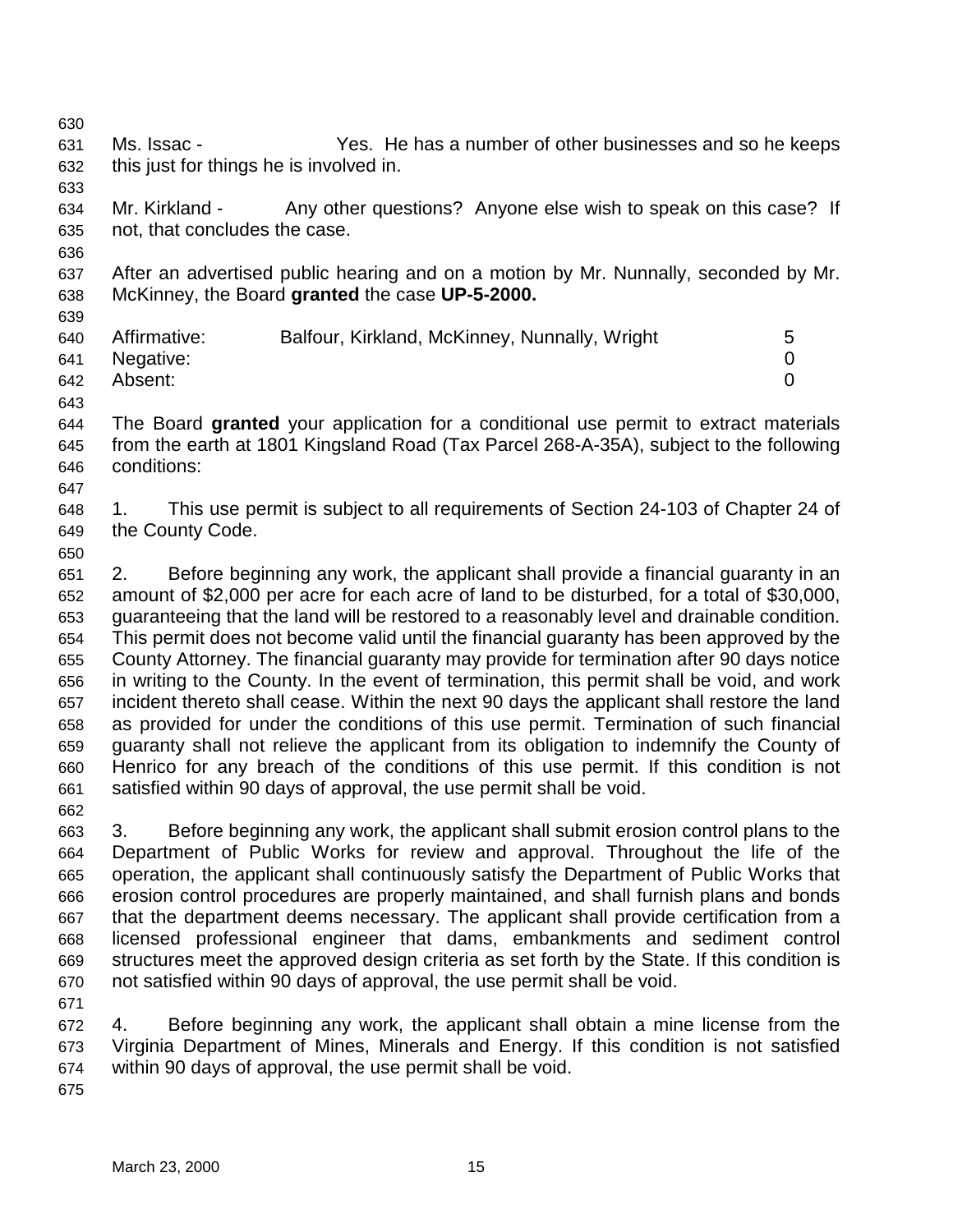676 5. Before beginning any work, the areas approved for mining under this permit shall 677 be delineated on the ground by five-foot-high metal posts at least five inches in diameter 678 and painted in alternate one foot stripes of red and white. These posts shall be so 679 located as to clearly define the area in which the mining is permitted. They shall be 680 located, and their location certified, by a certified land surveyor. If this condition is not 681 satisfied within 90 days of approval, the use permit shall be void.

683 6. In the event that the Board's approval of this use permit is appealed, all 684 conditions requiring action within 90 days will be deemed satisfied if the required actions 685 are taken within 90 days of final action on the appeal.

687 7. The applicant shall comply with the Chesapeake Bay Preservation Act and all 688 state and local regulations administered under such act applicable to the property, and 689 shall furnish to the Planning Office copies of all reports required by such act or 690 regulations.

691 692 8. Hours of operation shall be from 6:00 a.m. to 6:00 p.m. when Daylight Savings 693 Time is in effect, and from 7:00 a.m. to 5:00 p.m. at all other times.

695 9. No operations of any kind are to be conducted at the site on Saturdays, Sundays, 696 or national holidays.

698 10. All means of access to the property shall be from the established entrance onto 699 Kingsland Road.

701 11. The applicant shall erect and maintain gates at all entrances to the property. 702 These gates shall be locked at all times, except when authorized representatives of the 703 applicant are on the property.

704

682

686

694

697

700

705 12. The applicant shall post and maintain a sign at the entrance to the mining site 706 stating the name of the operator, the use permit number, the mine license number, and 707 the telephone number of the operator. The sign shall be 12 square feet in area and the 708 letters shall be three inches high.

709

710 13. The applicant shall post and maintain "No Trespassing" signs every 250 feet 711 along the perimeter of the property. The letters shall be three inches high. The applicant 712 shall furnish the Chief of Police a letter authorizing the Division of Police to enforce the 713 "No Trespassing" regulations, and agreeing to send a representative to testify in court 714 as required or requested by the Division of Police.

715

716 14. Standard "Truck Entering Highway" signs shall be erected on Kingsland Road on 717 each side of the entrances to the property. These signs will be placed by the County, at 718 the applicant's expense.

719

720 15. The applicant shall post and maintain a standard stop sign at the entrance to 721 Kingsland Road.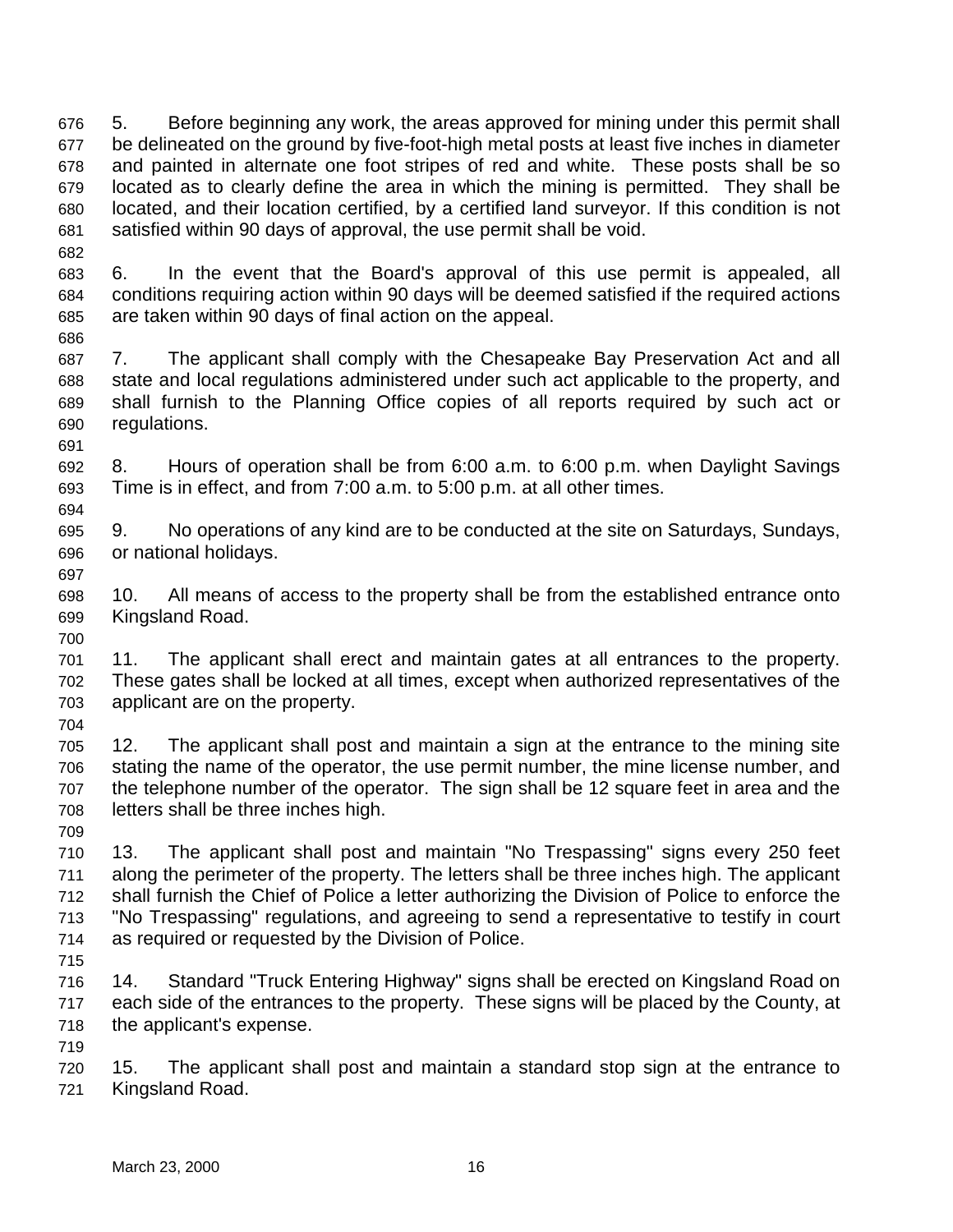- 722 723 16. The applicant shall provide a flagman to control traffic from the site onto the 724 public road, with the flagman yielding the right of way to the public road traffic at all 725 times. This flagman will be required whenever the Division of Police deems necessary.
- 727 17. All roads used in connection with this use permit shall be effectively treated with 728 calcium chloride or other wetting agents to eliminate any dust nuisance.
- 730 18. The operation shall be so scheduled that trucks will travel at regular intervals and 731 not in groups of three or more.
- 733 19. Trucks shall be loaded in a way to prevent overloading or spilling of materials of 734 any kind on any public road.
- 736 20. The applicant shall maintain the property, fences, and roads in a safe and secure 737 condition indefinitely, or convert the property to some other safe use. 738
- 739 21. If, in the course of its preliminary investigation or operations, the applicant 740 discovers evidence of cultural or historical resources, or an endangered species, or a 741 significant habitat, it shall notify appropriate authorities and provide them with an 742 opportunity to investigate the site. The applicant shall report the results of any such 743 investigation to the Planning Office.
- 744

726

729

732

735

745 22. If water wells located on surrounding properties are adversely affected, and the 746 extraction operations on this site are suspected as the cause, the effected property 747 owners may present to the Board evidence that the extraction operation is a contributing 748 factor. After a hearing by the Board, this use permit may be revoked or suspended, and 749 the operator may be required to correct the problem.

750

751 23. Open and vertical excavations having a depth of 10 feet or more, for a period of 752 more than 30 days, shall be effectively sloped to a 2:1 slope or flatter to protect the 753 public safety.

754

755 24. Topsoil shall not be removed from any part of the property outside of the area in 756 which mining is authorized. Sufficient topsoil shall be stockpiled on the property for 757 respreading in a layer with five inches of minimum depth. All topsoil shall be stockpiled 758 within the authorized mining area and provided with adequate erosion control 759 protection. If the site does not yield sufficient topsoil, additional topsoil shall be brought 760 to the site to provide the required five-inch layer of cover. All topsoil shall be treated 761 with a mixture of seed, fertilizer, and lime as recommended by the County after soil 762 tests have been provided to the County.

763

764 25. No offsite-generated materials shall be deposited on the mining site without prior 765 written approval of the Director of Planning.